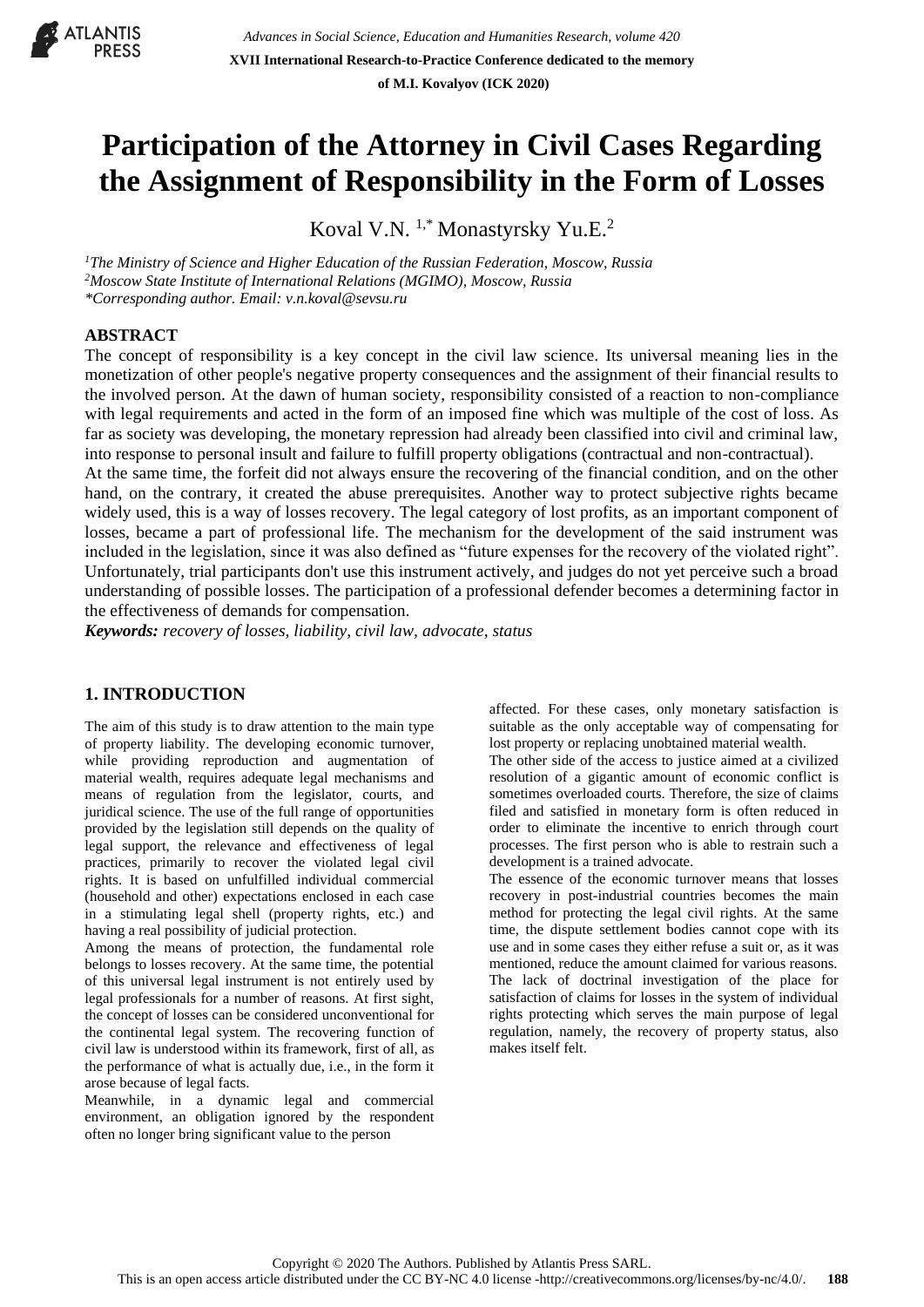

## **2. METHODS**

The methodological basis of the study was made up of private scientific (special legal, comparative legal) and general scientific (task-theoretical, teleological and system) methods of analysis. The task-theoretical approach is applied when considering fundamental issues. The private scientific method of comparative legal analysis is used to highlight the features of different claims for losses and representation. The teleological method contributed to the establishment of present and future regulatory purposes. In the process of studying and comprehending specific legal issues, the general logical methods were used (abstraction, analysis, synthesis, analogy, generalization, and so on).

## **3. RESULTS**

Summarizing the existing knowledge, this publication made it possible to formulate the concept of legal regulation of relations in the field of supporting the protection of legal rights, and, in particular, losses. The conclusion can form the basis for further doctrinal research in this area in the framework of the formation of the modern theory of losses compensation and representation in relevant cases.

#### **4. DISPUTATION**

Losses recovery is a developing main civil legal institution, always attracting the attention of an academic audience around the world. Recently, it has acquired special significance, and its particular sides have become entire areas of scientific discussion. The topic of this study is disclosed in detail for the first time as a separate issue of adjudgment the losses incurred and the role of legal assistance. We hope this will facilitate further discussion of the ideas raised and conclusions reached in the civil law doctrine of the countries of the continental and Anglo-Saxon legal systems.

## **5. DISCUSSION**

In processes with claims for damages, the preparation of materials and representation are carried out by professional advocates with attorney's status. Their written authority should contain the possibility of changing the requirements, its recall, its recognition, as well as the signing of an arbitration clause which should be specifically indicated in the power of attorney.

The advocacy is based on the principles of self-regulation, while it presents increased requirements for its members, which is not typical for the communities of auditors, appraisers, notaries and so on. This consists in standards that dictate the support of a professional level, honesty, and the highest conscientiousness in upholding the

interests of their clients on the basis of unconditional and full compliance with the law. This is assigned in clause 1 and clause 2 of Art. 3 of the Federal Law dated May 31, 2002 No. 63-FZ "On Advocacy and the Bar association in the Russian Federation". "The Bar association is a civil society institution based on the principles of selfregulation." Its purpose is to maintain and implement rather high requirements for its members regarding preparation for the profession and the ban on combining advocacy with any other activity, etc. This is included primarily in the Code of Professional Ethics of Advocates (hereinafter - the "Code"). Interestingly, the Code takes precedence over the law in some matters, although it is not even a normative act, but a set of rules of conduct for members of a "corporation" of less legal force.

Although being of lower legal hierarchy, the Code has priority in a number of special issues over the law in the sense that it (the law) does not extend some general permissions to advocates.

According to Art. 978 of CC representative is always entitled to withdraw from the contract and terminate relations with the represented one. The same discretion is entrusted, as a general rule, to other participants in property relations, service providers for a fee (Article 782 of the Civil Code of the Russian Federation). However, the Code (Article 9) prohibits acting contrary to the interests of principals. The Article 6 establishes the inadmissibility of the waiver of defense. In our opinion, it should be interpreted broadly as extending not only to representation in criminal cases. We believe that chapter 10 of the Civil Code of the Russian Federation on representation is not applicable to the contract with advocates, although from the point of view of a judge, a advocate is a representative under power of attorney in civil cases, unlike criminal trials.

A person authorized by power of attorney with or without status can carry out significant legal actions: state claims, sign statements, etc. Most commentators also believe that the assistance of a defender falls under the regulation of Chapter 39 of CC "Compensated Rendering of Services". There are relevant cases that are not yet generalized by the highest court due to their small number, which is easy to understand. Decent advocates will not sue their clients, but in these processes the courts nevertheless applied the rules on services. However, we believe that this is incorrect. Fortunately, the courts, having no guidance, have not yet begun to apply the law on consumer protection to our advocacy. If this happened, the advocacy would have disappeared.

The meaning of the norms of the chapter at first glance suits legal assistance: according to Art. 779 of the Civil Code of the Russian Federation, the customer gives the task to the service provider and indicates the civil nature of the relationship (Article 9 of the Code). The Code also uses the term "services" as revealing the concept of "legal assistance".

The main reason why the application of the chapter on the provision of services for a fee is fatal for the market, or for the institution of advocate assistance, is the following: the paragraph 2 of Art. 782 of the Civil Code states that the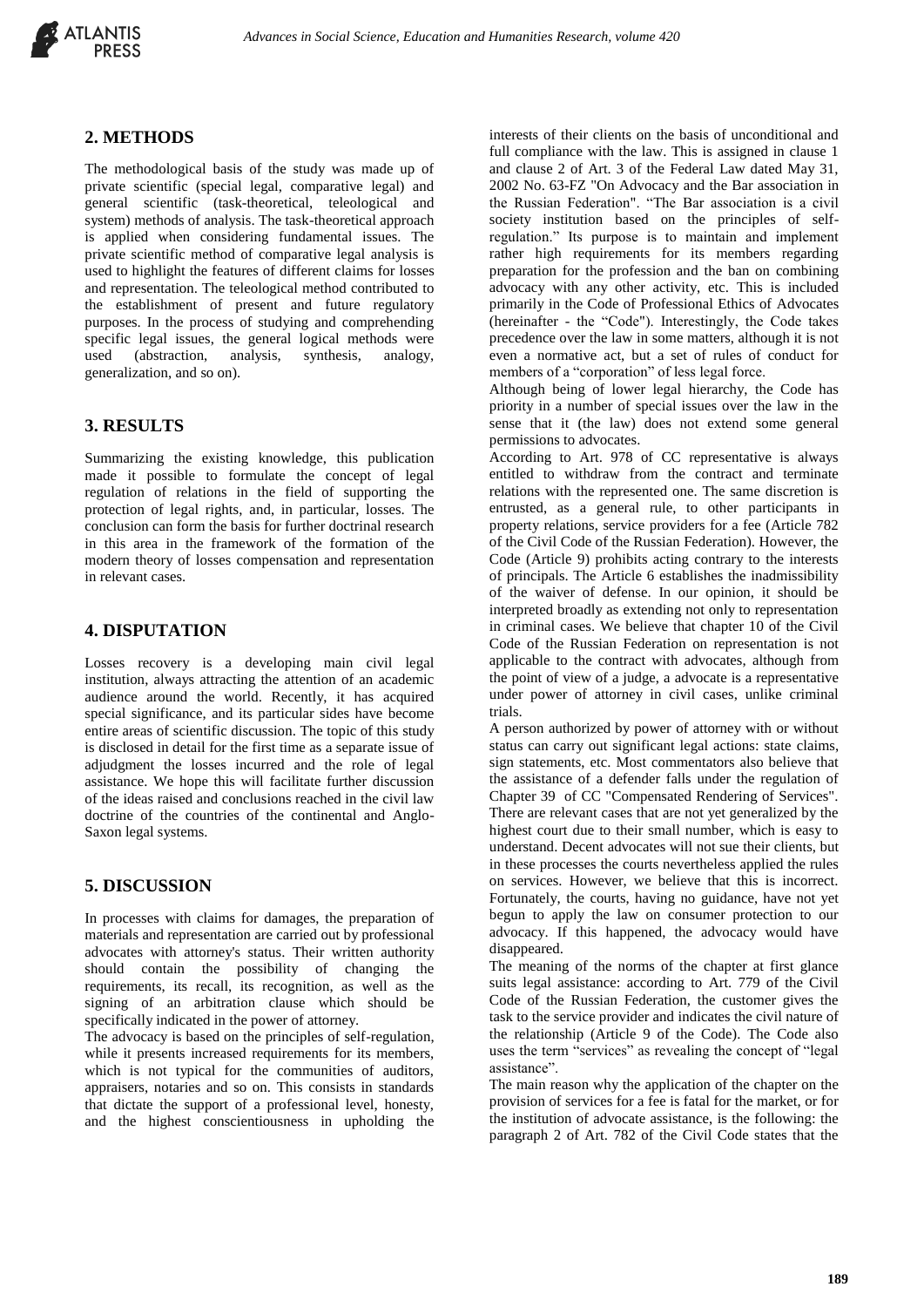contractor, in case of refusal to fulfil obligations under the contract, is obliged to compensate the customer for losses. If we project this on the relationship between the advocate and the client, it turns out that since the norm is imperative, whatever it is, the withdrawal from the contract (and the situation can be different) may be due to the statement of claim for losses by the client, which, as we know, includes lost profit. Thus, it is important to note that neither the chapter on representation, nor on the provision of services for the advocate-client relationship should be applicable.

At the same time, if we assume that the advocate is actually a legal representative, and the Civil Code extends its rules to these relations, we see that none of the three types of representation is also suitable for providing legal assistance. The commission is unsuitable because the commission agent has the conclusion of transactions on his own behalf as the main goal, with 3 people or on behalf of clients. The contract representative basically signs the contracts, transferring the legal consequences to the represented person or to the principal. This does not correspond to the essence of legal assistance. Non-legal actions are the main subject of the contract with the client, namely actual ones. They constitute the purpose of the agency contract, and we affirm that if the chapter on representation is valid, then in the future, the rules on agency should be applied to the attorney-client relationship.

At the same time, it is in the interest of our colleagues and the entire legal community to say that an agreement to provide the legal assistance in a claim for losses is a *sui generis* agreement, and this allows us to use Art. 421 of the Civil Code of the Russian Federation, therefore, our recommendation is that this is expressly stated and fixed in the contract with clients, and that it stipulates (under certain conditions or at the discretion of the legal defense attorney) the termination of the relationship unilaterally without consequences of losses recovery, if there was no significant violation of obligations.

Further, we would like to dwell on the advantages and disadvantages of the advocate's status in the representation for the support of claims for losses. The Code places some restrictions on advocate. It prohibits accepting orders that appear to be illegal and unlawful. An advocate cannot afford manipulation of evidence under the threat of disciplinary action. Let me remind you that this term is much broader than the concept of "falsification", which is now the procedural rights institution. In the truest sense of the word, falsification means "forgery", the production of written, other material evidence, signatures, while the manipulation of evidence can occur, for example, in the preparation of documents retroactively, which often happens when proving the so-called specific losses about the fact that some delay of the defendant has entailed, or will entail the payment of damages by virtue of Art. 15 of the Civil Code in view of the conclusion of the contract of plaintiff and subcontractor. Can this be considered as a falsification of evidence? In our opinion, no, but a simple representative does it, and we came across this, while the advocate is prohibited to do it (of course).

Let's move on to the dignity of the law profession. Firstly, its advantage is the ability to make requests, for the failure of which administrative responsibility is now provided. In a loss case, the value of requests is difficult to overestimate. We often face the competition of evidence in the process when we provide some information, for example, about prices, etc., which differ. The information provided by the state body at the advocate's request has a much greater procedural weight than the document or certificate provided by the other party.

Further, the advantage of an advocate is that he or she is restrained and stimulated by his or her reputation, which is also the reputation of his company. An advocate cannot afford poor quality, as he or she risks the market position of his or her advocate association. An advocate, unlike an ordinary citizen, is liable for ethical negligence even with the slightest negligence, while an ordinary citizen representative is only responsible for gross negligence. The advocate is obliged to store information received not only from the client, but also about the whole case in the strictest sense of the word. Advocate secrecy provides a much higher level of protection of information than ordinary commercial secrecy. A person having access to commercial secrecy can nevertheless, for example, mention this and even appear on television while an advocate cannot (without violating ethics for example), give interviews on unfinished business and do otherwise without the permission of the client.

The next advantage of the legal profession is the opportunity to complain about a violation of ethics by the advocate of the opposing party or other participants in the process. And such cases are heard and considered. The very possibility of such an action disciplines the parties. Thus, the process of losses with the participation of an advocate takes place at a higher level, the arguments are heard more thoroughly, and the parties behave more lawabiding.

Now let's move to the usual representation in cases of losses. The regulation provides that if the representative office is carried out by an ordinary person, although he or she has received a law degree or an organization whose charter provides for the provision of legal services, then there is usually evidence that does not fall into sight and is not analyzed by the legal community. Firstly, usually the structure that provides legal services is subject to the rules on the provision of paid services. So, these articles require their provision personally (Article 980 of the Civil Code of the Russian Federation), while in practice the following occurs: some LLC providing services hires a freelance person, and the client issues a power of attorney to him or her, but the contract is concluded by the organization. This is a significant violation of the contract for the provision of services, and the client may terminate it and recover losses.

The same organization, if it provides services to an entrepreneurial legal entity or business company, bears innocent liability, and the promises that are stated in the contract, but are not fulfilled due to force majeure, must entail full recovery of losses. We would like to draw attention to the fact that in the most important losses cases